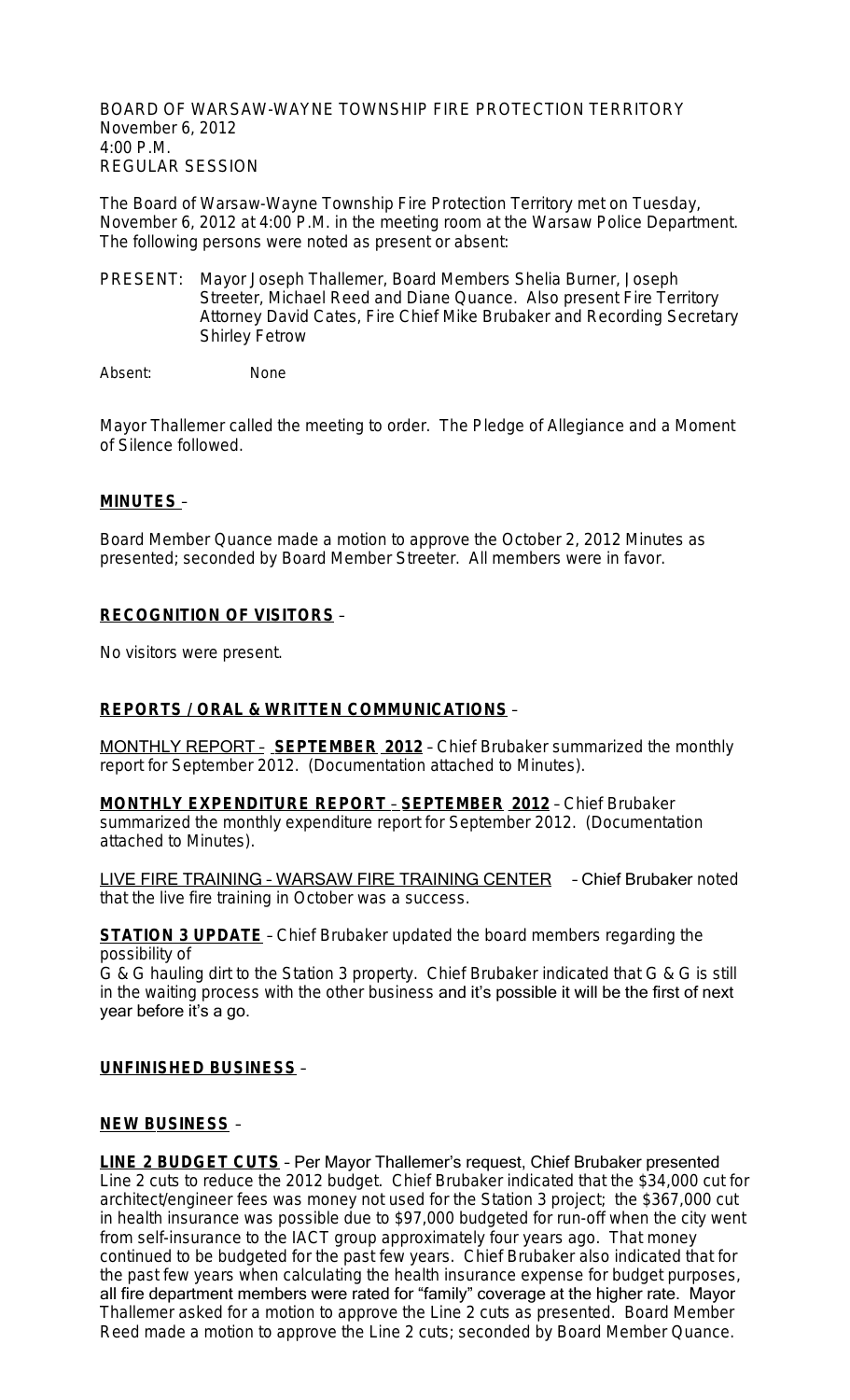All members were in favor. (Documentation attached to Minutes).

**PERMISSION TO PURCHASE SCOTT AIR PAKS** – Chief Brubaker presented a proposal to purchase Scott air paks through Nowak Supply. Chief Brubaker explained to the Board Members that Nowak Supply had a special through the Scott Company that if 50 air paks and 50 bottles were purchased, the department would receive 50 free bottles; a savings of \$31,250.00. If the air paks would be purchased in 2013, there was the possibility the 50 free bottle special would not be available plus a 3% to 4% increase which would be an additional cost of \$39,250.00. For time restraints, Chief Brubaker presented the proposal to the Board of Works on November 2<sup>nd</sup> and the Common Council on November 5<sup>th</sup>. Chief Brubaker stated that the air paks come with a 10-year warranty, 3 years on the electronics and buddy breather system. Board Member Reed made a motion to purchase the air paks; seconded by Board Member Quance. All members were in favor. (Documentation attached to Minutes).

**TRANSFER ORDINANCE 2012-11-04** – Transfer Ordinance 2012-11-04 is for the approval to transfer funds for the purchase of the Scott air paks. Mayor Thallemer indicated that the Common Council approved the transfer on Monday, November 5<sup>th</sup>. The Board of Works approved the purchase of the air paks on Friday, November 2<sup>nd</sup> contingent upon the Common Council's transfer approval on November 5th. Mayor Thallemer asked for Fire Territory Board approval to transfer the funds. Board Member Reed made a motion to approve the transfer; seconded by Board Member Streeter. All members were in favor. (Documentation attached to Minutes).

**TRANSFER ORDINANCE 2012-11-01** – Chief Brubaker stated that according to State Statute the Fire Territory can transfer 5% of the tax levy to the equipment replacement fund upon approval of the Fire Territory Board, Common Council and Wayne Township Advisory Board. Board Member Streeter made a motion to approve the transfer; seconded by Board Member Reed. All members were in favor. (Documentation attached to Minutes).

TRANSFER OF FUNDS – 4 **TH QUARTER PENSION** – Mayor Thallemer explained that in the past, the State required PERF contributions be submitted on a quarterly basis; however, effective in October the requirements were changed requiring submission of PERF contributions in conjunction with pay schedules. Since the  $4<sup>th</sup>$  quarter 2011 contributions were paid in January 2012 and the following three quarters for 2012 have been paid, the pension appropriation is short funded. To compensate for this shortfall, \$42,000 has been transferred from Salaries & Wages to PERF. Board Member Reed made a motion to approve the transfer; seconded by Board Member Burner. All members were in favor. (Documentation attached to Minutes).

**WARSAW VOLUNTEER FIRE DEPARTMENT 2013 CONTRACT** – Chief Brubaker presented the 2013 contract. He indicated that in the past the Fire Chief had a lot of authority over the volunteer organization including being in charge of the meetings, managing money, etc.

The 2013 contract allows the volunteers to manage their organization with the Fire Chief having ultimate authority at fire scenes and disciplinary issues when actions taken have a negative reflection on the department. Attorney Cates also noted that the contract change creates some separation between the two entities. With regards to the command structure in an emergency situation the Fire Chief is in charge; from an internal working standpoint the responsibility is theirs. Mayor Thallemer entertained the motion to approve the contract. Board Member Quance made a motion to approve the contract; seconded by Board Member Reed. All members were in favor. (Documentation attached to Minutes).

**TRAVEL REQUESTS** – Chief Brubaker briefly summarized the two travel requests submitted. Both travel requests were previously approved by Mayor Thallemer. Mayor Thallemer entertained a motion to acknowledge the travel requests. Board Member Burner made a motion to acknowledge; seconded by Board Member Streeter. All members were in favor. (Documentation attached to Minutes).